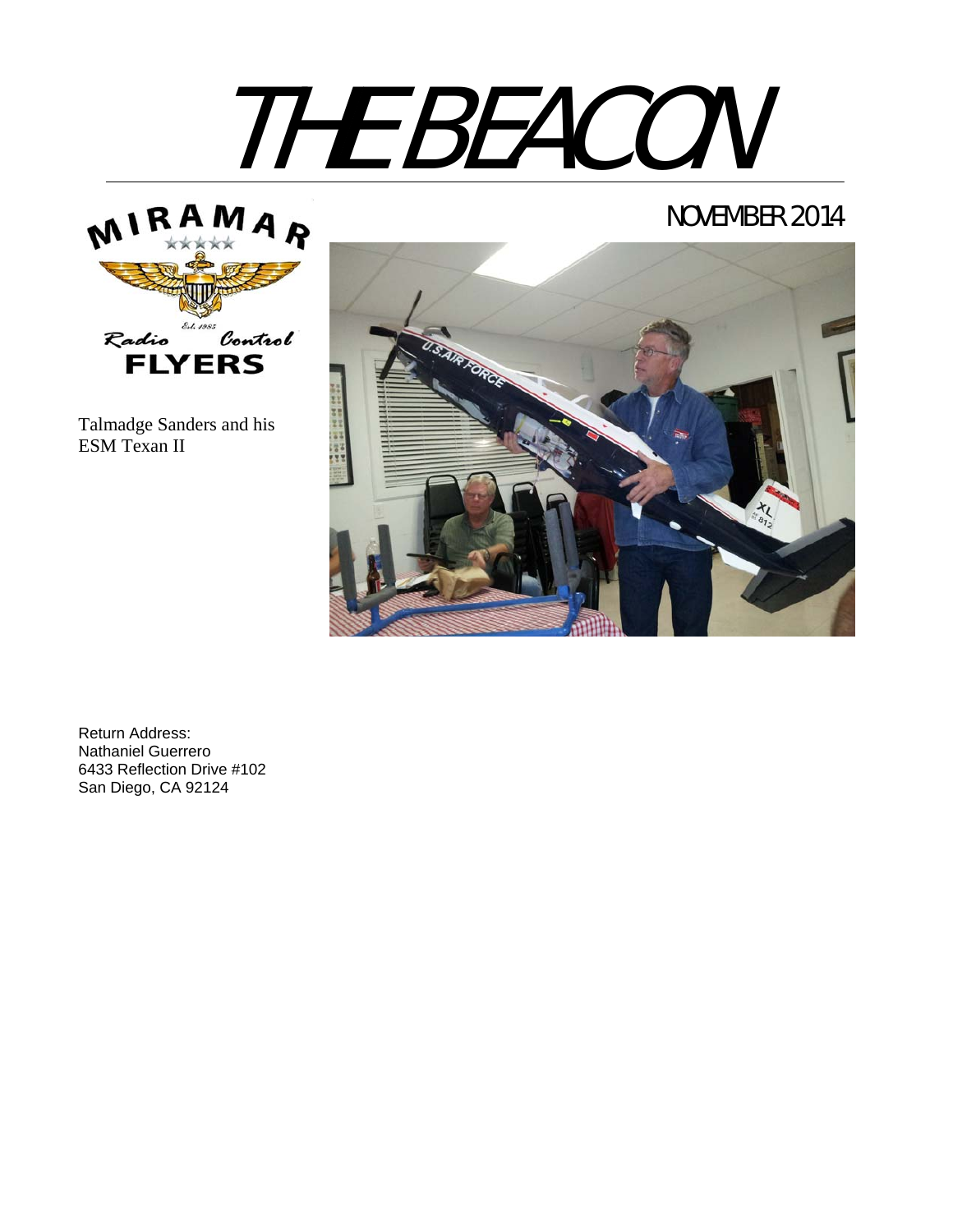# November 2014

The next MRCF Meeting will be on **TUESDAY**, 11 November 2014 Location: American Legion Hall 7815 Armour St. Corner of Armour and Convoy St.

General Meeting at 7:00 PM

**American Legion Hall at 7815 Armour Street. Hwy 163 TO BALBOA AVENUE, WEST TO CONVOY STREET, LEFT ON CONVOY TO ARMOUR ST., TURN LEFT ONTO ARMOUR AND RIGHT INTO AMERICAN LEGION. ADDITIONAL PARKING IS ACROSS THE STREET AT CARQUEST.** 

## CLUB OFFICERS Vice President:

Interim President: Frank Gagliardi (858) 271-4430 Secretary: Mark Lukens (858) 945-8525 Field Marshal: Tom Pham (858) 761-3959 Safety Coordinator: Brian Werner (760) 473-7004

Curtis Kitteringham (760) 746-5913 Treasurer: George Sager (858) 748-0868 Membership Chairman: Brian Werner (760) 473-7004 membership@miramarrcflyers.com

Newsletter Editor: Nathaniel Guerrero (619) 272-0852 Email: nguerrero@san.rr.com

Club Webmaster: Mark Lukens webmaster@miramarrcflyers.com www.miramarrcflyers.com

### **CLUB FLIGHT INSTRUCTORS**

Any club member who wishes to have some assistance should call one of our designated instructors. There is no duty instructor at the field, so you must prearrange a time with someone on this list.

| Name                       | Number         |
|----------------------------|----------------|
| <b>Richard Barndt</b>      | (858) 213-5740 |
| Frank Gagliardi            | (858) 271-4430 |
| <b>Curtis Kitteringham</b> | (760) 746-5913 |
| <b>Mark Lukens</b>         | (858) 945-8525 |
| Jerry Neuberger            | (619) 258-4477 |
| <b>Tom Mulder</b>          | (619) 804-8596 |
| Tom Pham                   | (858) 761-3959 |
| <b>Ron Stark</b>           | (858) 530-0586 |
| <b>Talmadge Sanders</b>    | (858) 382-2003 |

**Thanks to everyone that took some time to work at the Miramar Air Show. The next event coming up is the Veterans Day Fly In at the field.**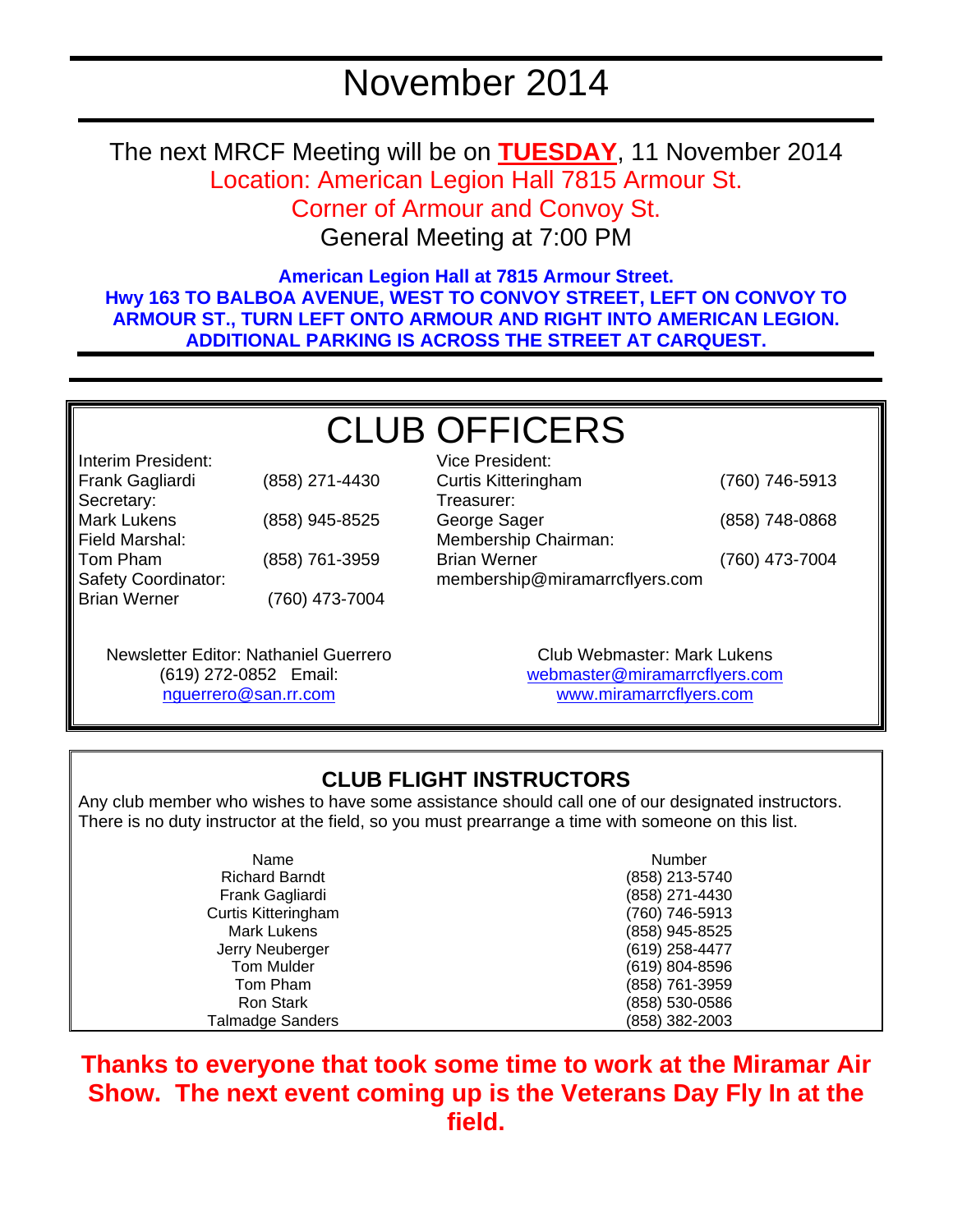### **DO YOU HAVE AN INTEREST IN FULL-SCALE AVIATION?**

#### Ron Peterka

I don't usually get too interested in modern commercial aircraft but the French Airbus company announced a new engine for its Airbus 300 series airliners that includes some very new and radical technology.

What the Heck does this have to do with RC models? Not much really, except if you are interested in aviation at all, or, are curious about what pushes a modern airliner around the sky, or, if you are just interested in new technology. There are a lot of modelers who don't have much information about the physics of why their models fly the way they do, and that's OK I guess, except there is so much more to it than we realize.

The Airbus A330-NEO (New Engine Option) will have two Pratt & Whitney PW1000G engines that will provide around 16% greater fuel economy, 20% lower maintenance costs, and 50% lower engine noise.

Pratt & Whitney, a division of United Technologies has spent over ten years developing this engine that is bound to see major airline interest. Airbus has announced plans to put 4000 of these engines into use in the next 15 years.

Twp major changes help bring these savings. First is a new composite carbon graphite housing and impellor for the bypass stage. The bypass stage takes in cool air, as much as 80% of the air that passes through the engine around the gas generator section, and accelerates it to produce the majority of actual thrust from a Turbo-fan engine. Since it moves mass airflow at lower speed, the engine noise is greatly reduced.

Other changes include fuel nozzles manufactured using a three D printer, and a super high efficiency combustion chamber using the latest technology.

The problem is that the by-pass fan turns slower than the optimum RPM for the gas generator section and is usually connected to a turbine wheel by a separate turbine shaft running inside the gas generator compressor/turbine shaft. This new engine includes a planetary gear reduction unit in the bypass fan hub to lower the fan RPM and multiply the torque supplied to the fan unit which in turn can have higher pitched blades to absorb the torque used to move more air while the core engine can operate at a higher more efficient RPM.

The bypass/inlet opening of these high efficiency engines is over eight feet in diameter! Airflow through the fan is measured in tons per minute. The slower moving air from the bypass fan encloses the higher velocity exhaust from the gas generator section, which produces the torque to turn the bypass inlet fan.

### **The Prez' Sez'**

At this critical time in the life of our club, it is important to remember that although many of you may feel that the turmoil was caused by internal forces, giving in by not attending club functions only serves to strengthen those feelings and then "the bad guys win"......Therefore I implore you to first attend the November meeting and cast your vote for the proposed leadership of the club. ,Second plan to attend the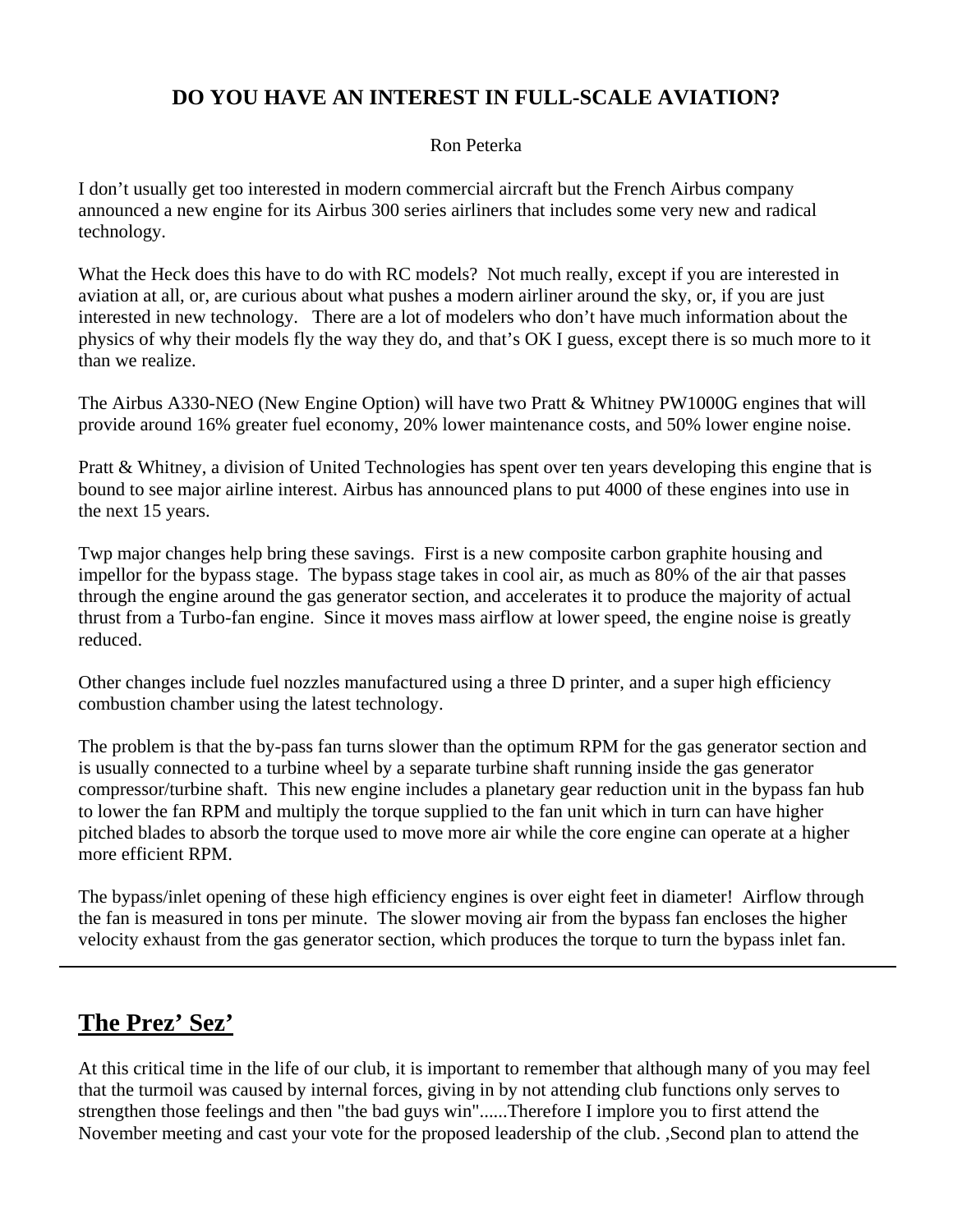Christmas dinner. This is a time for good fellowship, good food, good fun and a chance to just relax and enjoy each others company. Thirdly, please plan to attend the Veterans Day Salute. I appeal to all members, especially the military and former military to be there so that we as a club can honor you all.

I am making a "pest" of myself to the contracting officer at MCCS to resolve the entry situation. I have nothing to lose!.....They WILL make a decision one way or the other. Correspondence is going out and will continue until a decision is made.

I hope to see you all on Nov 9th...........

This is a reminder that the Veterans Day Salute will be held on Sunday Nov. 9th starting at 0700..... The North County Winds will be performing from 1100 'till 1200 with the Veterans Salute to follow. I have extended an invitation to the WeedWackers R/C Club to join us that day. They had planned a similar event the same day. So to gain maximum attendance, I have offered our field as host club for the day. In the event of rain, there will be NO rain date......Sleep in!....

The Christmas dinner at the 94th Aero Squadron restaurant will now cost members \$17.00 as opposed to last years \$16.00....So don't buy that extra bottle of glue!....Guest cost is \$34.00 and worth every penny! Glad to be back from Kansas......Couldn't find Toto...

*Semper Fi*

**Frank** 

### **All hands on deck!... Words from the Vice President**

 Well we are down too the last two months of the year. It sure will be nice to have the ups and downs of this year with the Miramar Club behind us. We have had more than our share of hurdles to jump over, are we done; no not at this time. But I believe there will be a light at the end of the tunnel for us. With what we have been handed this year, I honestly appreciate the members that have hung in there, been a part of this club and participated in all activities to support our goal.

We have two more major events coming up, the first is the Veterans Day flyin. We will be honoring our military past and present, on Nov 9th ( Sunday ) with food and drinks. The second one is the Toys for Tots event this has been a big PR event for us as in the amount of toys we bring in for the Marines toy drive; this will happen on Dec. 6th ( Saturday ) with food and drinks. So all members should attend these events to show we have a common cause.

Now the next two days I'm going to write about with the first one being something that I have asked for is a day at the club for everyone too just show up relax, fly your models and just enjoy the day on Nov 15th. This will be a topic at the upcoming club meeting, so plan on attending to help plan this one for the club. The last event of the year is the Christmas Dinner at this month's meeting we will be working out the final numbers on the count of members and our guest. The November meeting is very important to attend from just simply too show support with voting in the new officers to helping plan the November 15th event with signing up for the Christmas Dinner. I know very well that the wind may have been taking out of our sails, but do not let that stop you from showing club support that I know is out there in the membership.

As always I Thank the members for your support of our CLUB this year

Curtis Kitteringham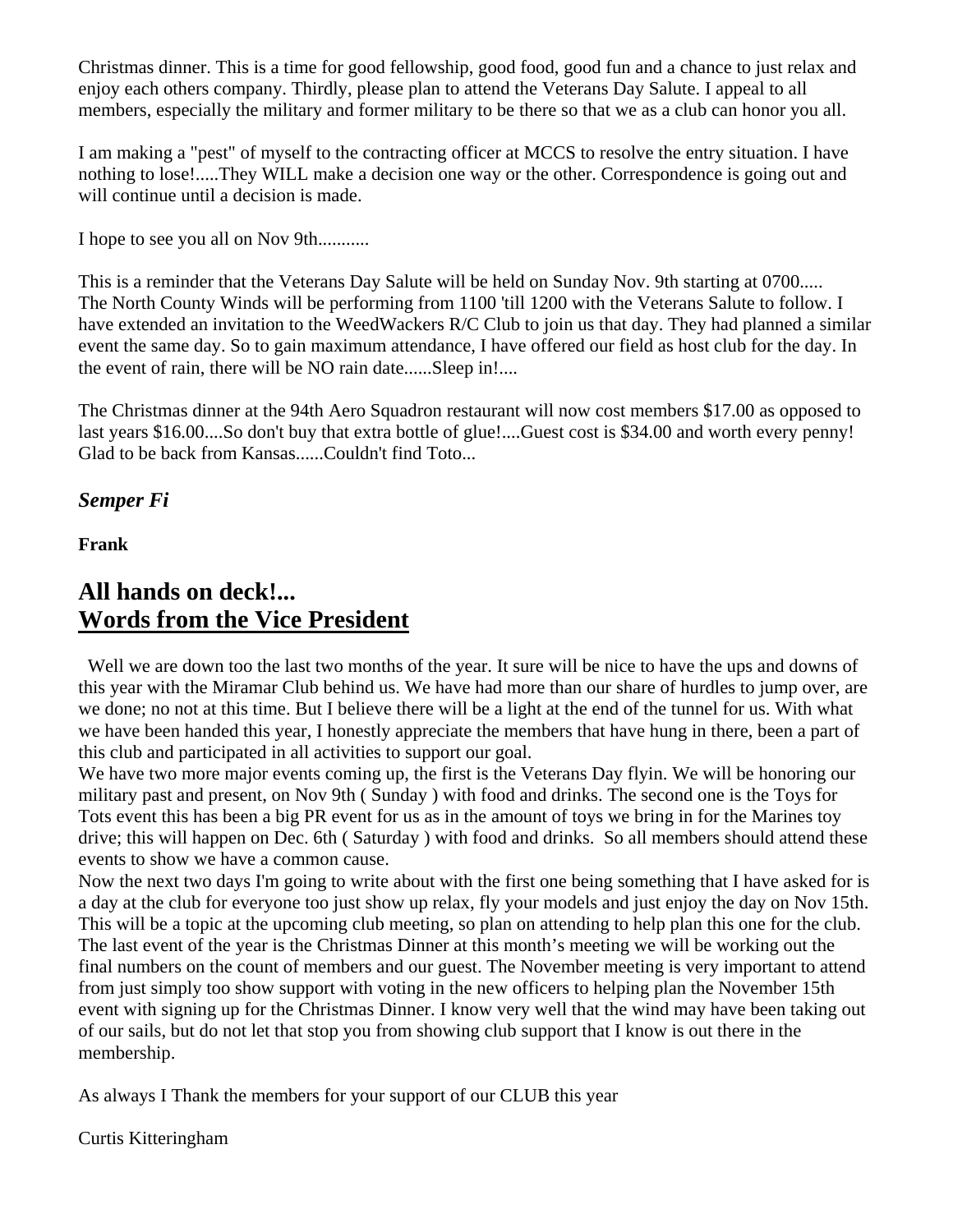# Call for articles!

If you have any article that you would like to share with the club, please send it to (insert name and email of person(s) to review here). Here are some examples of things we are looking for.

- ‐ Building tips / techniques
- ‐ Custom build equipment / models
- ‐ Custom / special application equipment for servicing / testing components
- New gadgets / electronics
- Articles on club events (Synopsis, Summaries of a club event, etc.)
- Any topics that promote the hobby or club.

|  | <b>14 October 2014</b> |  |
|--|------------------------|--|
|--|------------------------|--|

#### **Miramar Radio Control Flyers Minutes of the Meeting**

**Held at the American Legion**

#### MAKE SURE PMO AND THE TOWER ARE CALLED FROM THE CLUBS PHONE TO CLOSE AND OPEN THE FIELD AND THAT THE BOOK IS FILLED OUT DO NOT FLY UNLESS THE BASE IS REACHED

Meeting called to order at 1900 - There were 17 members in attendance. Curtis Kitteringham opened the meeting with the Pledge Of Allegiance

#### **Secretary:** Mark Lukens was absent

• The Secretary's report was given and approved. Minutes were not read.

#### **Treasurer:** George Sager

• The treasurers' report was presented and approved.

#### **Introductions/Prospective/new Members:**

**Safety:** Brian Werner

- Nothing to report from Brian.
- Jerry used a big screwdriver in the ground to tie down run in a 30cc plane. He went full throttle and it broke loose and went across the street and hit the curb. The lesson is no matter how secure you think the plane is be careful.
- •

**Field Marshal:** Tom Pham was absent.

• No field report given

#### **Vice President** : Curtis Kittergham

• Curtis thanked the three military members that showed up to the Air Show. He also thanked the civilian members that made it happen. The Colonel talked about doubling the RC Flyers area at the show. We had guest pilots at the show who Frank entertained Friday night. They took the guests out to dinner and Don paid for it. A motion was made and approved to pay back Don \$242.00 for the bill.